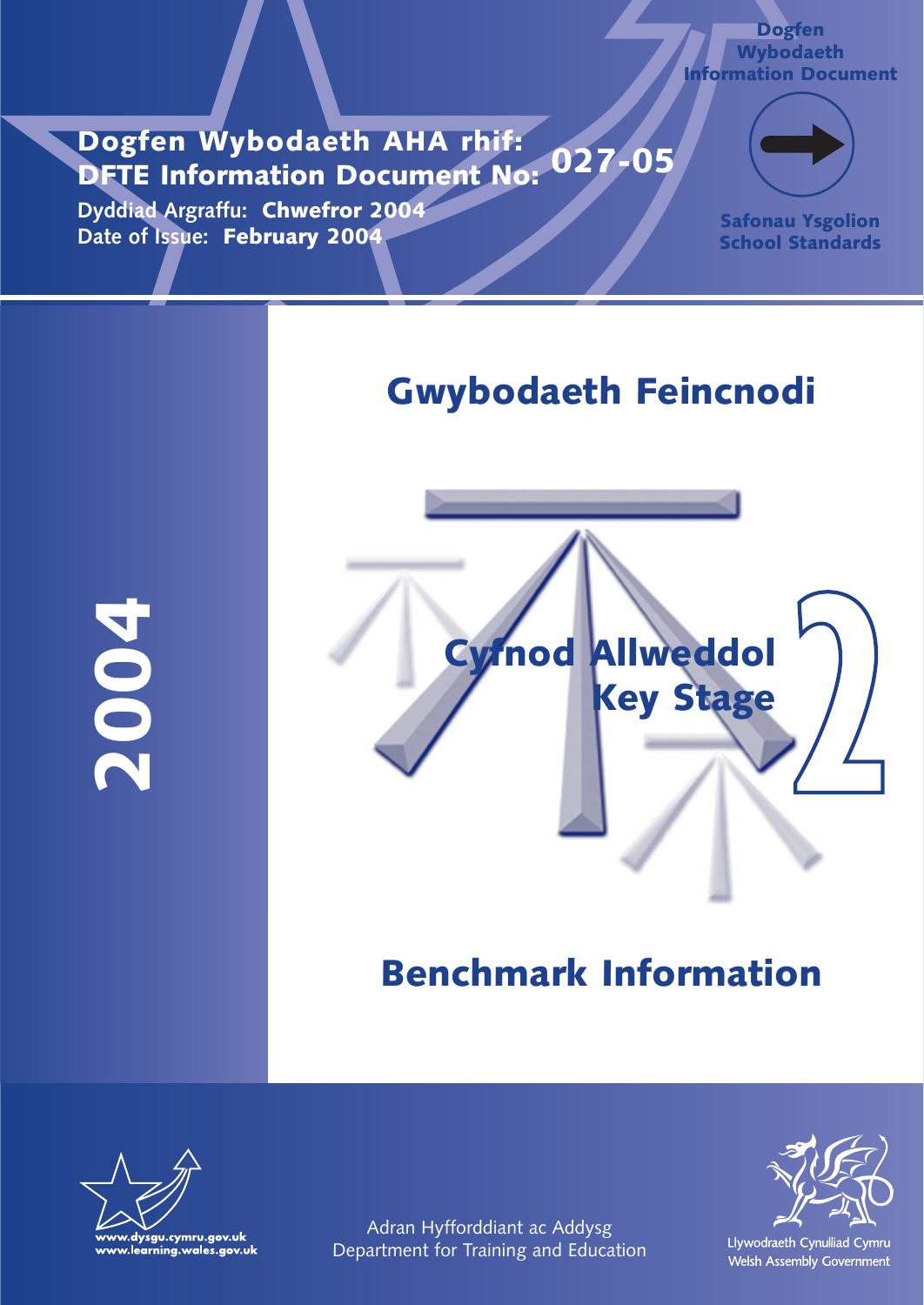## **Benchmark Information for Key Stage 2: 2004**

#### **Audience: Headteachers, Governing Bodies and Directors of Education**

Further copies of this booklet and those listed below may be obtained from:

**Parents and Information Branch (SPD4) Department for Training and Education Welsh Assembly Government Cathays Park CARDIFF CF10 3NQ**

**(029) 2082 6010 Fax (029) 2082 6016 email - education.training@wales.gsi.gov.uk or visit our website - www.learning.wales.gov.uk**

**Also available from the Welsh Assembly Government**

**National Curriculum Assessment and Public Examination Results (for each LEA area) 2002, 2003 and 2004 National Curriculum Assessment Results in Wales: Key Stage 1 for 1997 to 2001 National Curriculum Assessment Results in Wales: Key Stage 2 for 1997 to 2001 National Curriculum Assessment Results in Wales: Key Stage 3 for 1997 to 2001 National Curriculum Assessment Results in Wales: Key Stage 3 non-core subjects for 2001 GCSE/GNVQ Results in Wales: 1997 – 2001 A/AS level and GNVQ results in Wales: 2001 Benchmark Information for Key Stage 1: 1997 – 2004 Benchmark Information for Key Stage 2: 1997-2003 Benchmark Information for Key Stages 3 & 4: 1997 - 2002 Benchmark Information for Key Stage 3: 2003 and 2004 Benchmark Information for Key Stage 4: 2003 and 2004**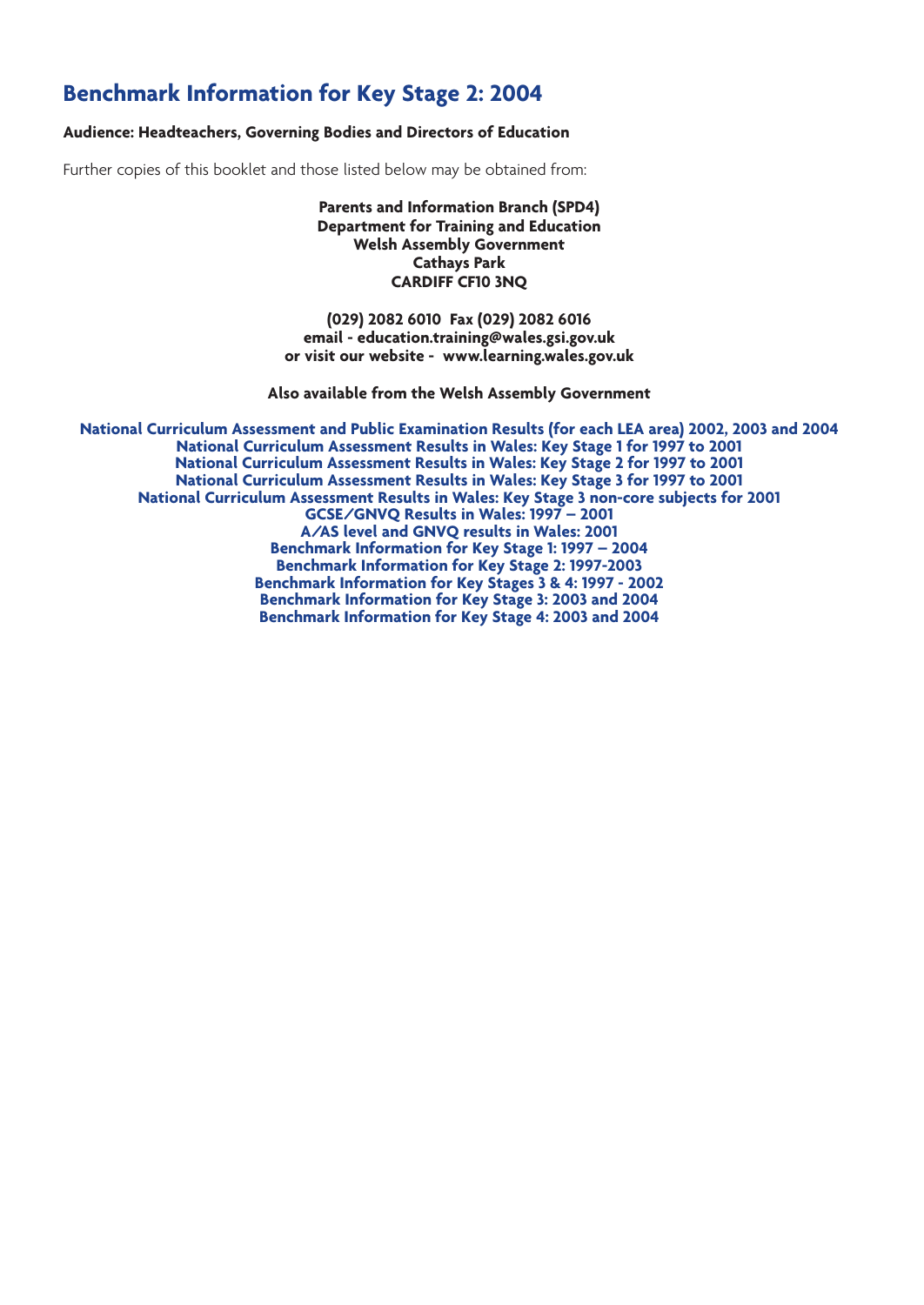# **Contents**

|                             |                                                                                                                                              | <b>Page</b> |
|-----------------------------|----------------------------------------------------------------------------------------------------------------------------------------------|-------------|
| <b>Introduction</b>         |                                                                                                                                              | 4           |
|                             | <b>How to use the Benchmark Tables</b>                                                                                                       | 6           |
| <b>All schools</b>          |                                                                                                                                              |             |
| <b>Table 1:</b>             | Schools with up to 8 per cent eligible for FSM                                                                                               | 8           |
| Table 2:                    | Schools with over 8 per cent and up to 16 per cent eligible for FSM                                                                          | 8           |
| Table 3:<br><b>Table 4:</b> | Schools with over 16 per cent and up to 24 per cent eligible for FSM<br>Schools with over 24 per cent and up to 32 per cent eligible for FSM | 9<br>9      |
| Table 5:                    | Schools with over 33 per cent eligible for FSM                                                                                               | 10          |
| Table 6:                    | All schools                                                                                                                                  | 10          |
| Table 7:                    | All schools - Summary Table                                                                                                                  | 11          |
|                             | Welsh or partly Welsh medium schools                                                                                                         |             |
| Table 8:                    | Schools with up to and including 8 per cent free school meals                                                                                | 12          |
|                             | Table 9: Schools with 9-16 per cent free school meals                                                                                        | 12          |
|                             | Table 10: Schools with 17-24 per cent free school meals                                                                                      | 13          |
|                             | Table 11: Schools with 25-32 per cent free school meals                                                                                      | 13<br>14    |
|                             | Table 12: Schools with 33 per cent or more free school meals<br>Table 13: All schools                                                        | 14          |
|                             | Table 14: All schools - Summary Table                                                                                                        | 15          |
|                             | English medium schools                                                                                                                       |             |
|                             | <b>Table 15:</b> Schools with up to and including 4 per cent free school meals                                                               | 16          |
|                             | Table 16: Schools with 5-8 per cent free school meals                                                                                        | 16          |
|                             | Table 17: Schools with 9-12 per cent free school meals                                                                                       | 17          |
|                             | Table 18: Schools with 13-16 per cent free school meals                                                                                      | 17          |
|                             | Table 19: Schools with 17-20 per cent free school meals                                                                                      | 18          |
|                             | Table 20: Schools with 21-24 per cent free school meals<br>Table 21: Schools with 25-28 per cent free school meals                           | 18<br>19    |
|                             | Table 22: Schools with 29-32 per cent free school meals                                                                                      | 19          |
|                             | Table 23: Schools with 33-40 per cent free school meals                                                                                      | 20          |
|                             | Table 24: Schools with 41-48 per cent free school meal                                                                                       | 20          |
|                             | Table 25: Schools with 49 per cent or more free school meals                                                                                 | 21          |
|                             | Table 26: All schools                                                                                                                        | 21          |
|                             | Table 27: All schools - Summary Table                                                                                                        | 22          |
|                             | <b>Performance Bands</b>                                                                                                                     |             |
|                             | English                                                                                                                                      | 23          |
|                             | Welsh<br>Mathematics                                                                                                                         | 24<br>25    |
|                             | Science                                                                                                                                      | 26          |
|                             | Core Subject Indicator                                                                                                                       | 27          |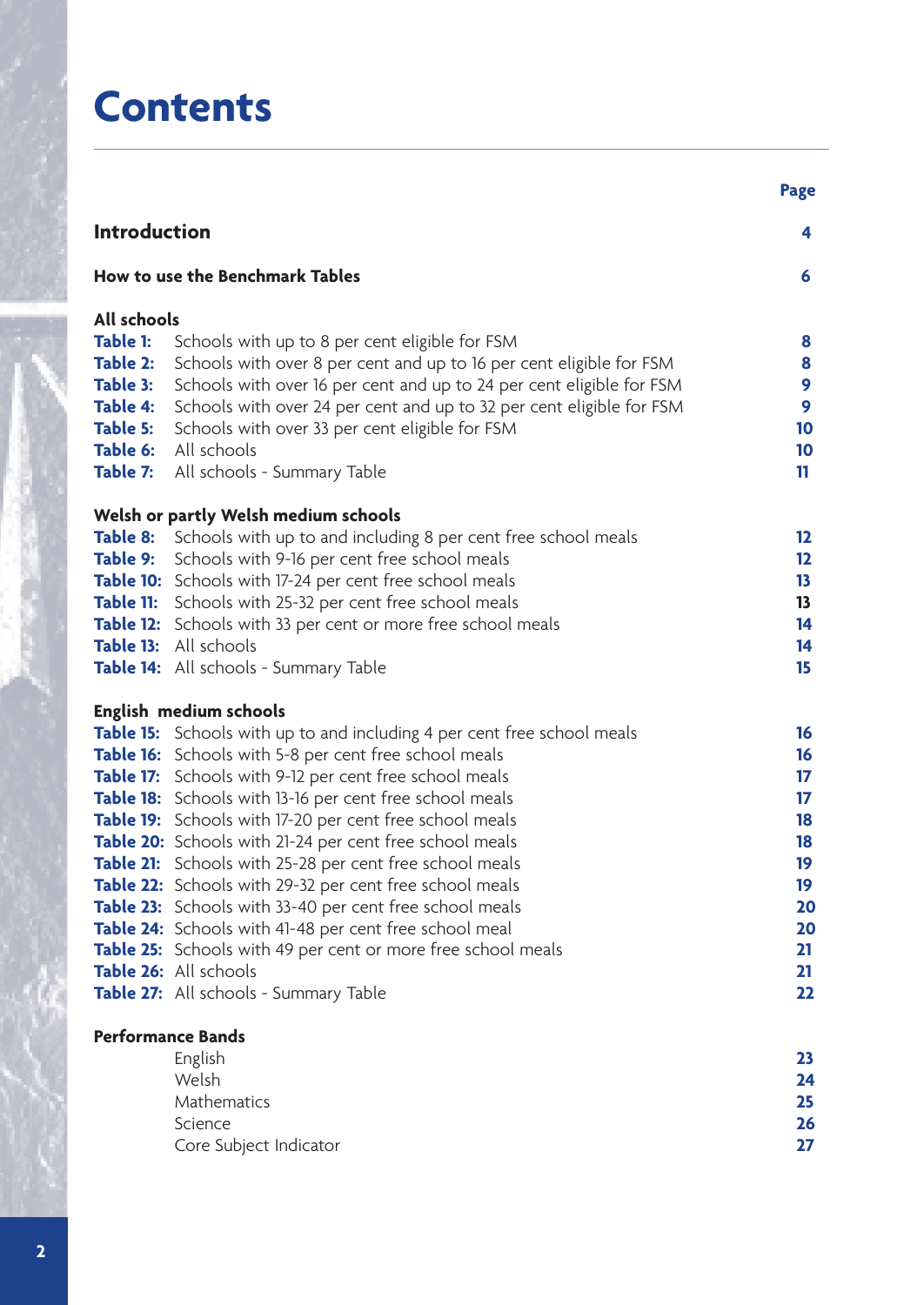# **Introduction**

This is the eighth year for which benchmark information has been published and it is hoped that schools and LEAs will use it to support their target setting processes. The tables displayed in this booklet are based on the results derived from the 2004 National Curriculum assessments.

The purpose of providing benchmark information is to show how well schools can do, whatever their circumstances. Benchmark Information brings together the results of similar schools into simple tables, which are ordered according to the proportion of children known to be eligible for free school meals (FSM). By looking at the tables, which have been extended for English-medium schools, schools can find out how well their results compare with similar schools.

The presentation of the benchmark information illustrates clearly the range of performance in each group of schools. Blank columns allow schools to enter their own results for different indicators i.e. the percentage of pupils attaining level 4 or above, or those achieving the Core Subject Indicator (CSI). The tables are based on the results from maintained schools.

For 2002 and 2003, the FSM percentage was based on pupils of all ages. For 2004, the FSM percentage is based on pupils of compulsory school age only.

The charts towards the back of the book show the number of schools in a range of performance bands for each subject and the Core Subject Indicator. The charts are based on the number of schools with more than five pupils eligible for assessment.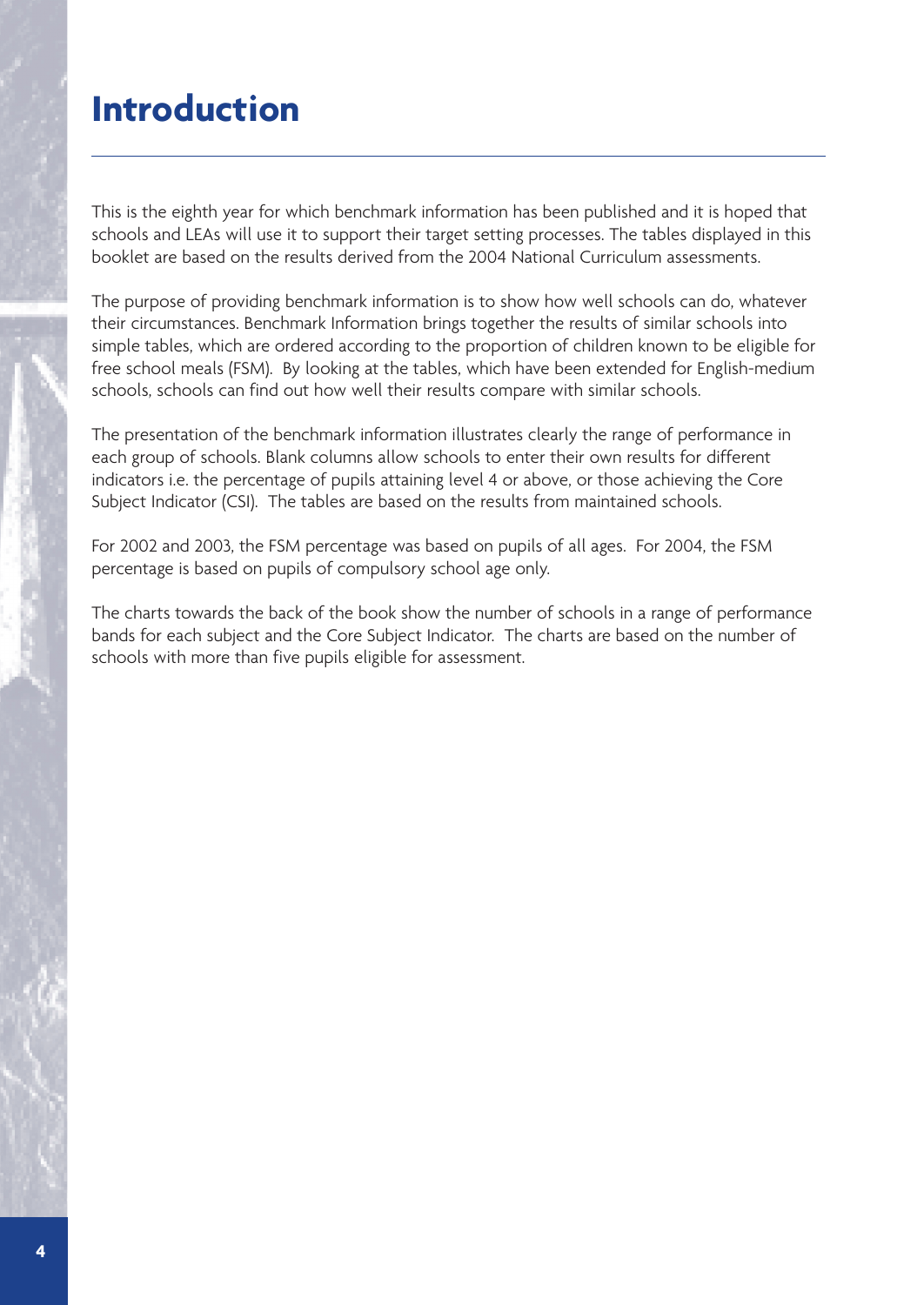#### Key Stage

Cyfnod Allweddol

2

# **How to use the tables**

## **Table 1: Schools with up to 8 per cent eligible for FSM**

Percentage of pupils achieving level 4 or above

| English/Saesneg                                 | Lower Quartile<br>Chwartel Isaf |  |    | Median<br>Canolrif |  | Upper Quartile<br>Chwartel Uchaf |    |  |     |    |  |
|-------------------------------------------------|---------------------------------|--|----|--------------------|--|----------------------------------|----|--|-----|----|--|
| Teacher Assessment<br>Asesiad Athro             |                                 |  | 78 | 87                 |  | 86                               |    |  | 94  |    |  |
| Test<br>Prawf                                   | 80                              |  | 80 |                    |  | 90                               |    |  | 100 |    |  |
| Welsh/Cymraeg                                   |                                 |  |    |                    |  |                                  |    |  |     |    |  |
| <b>Teacher Assessment</b><br>Asesiad Athro      |                                 |  | 71 |                    |  | 88                               |    |  | 100 |    |  |
| Test<br>Prawf                                   |                                 |  | 73 |                    |  | 89                               |    |  | 100 |    |  |
| Mathematics/Mathemateg                          |                                 |  |    |                    |  |                                  |    |  |     |    |  |
| <b>Teacher Assessment</b><br>Asesiad Athro      |                                 |  | 77 |                    |  | 87                               | 90 |  | 94  |    |  |
| Test<br>Prawf                                   |                                 |  | 75 |                    |  | 86                               |    |  | 96  | 97 |  |
| Science/Gwyddoniaeth                            |                                 |  |    |                    |  |                                  |    |  |     |    |  |
| Teacher Assessment<br>Asesiad Athro             |                                 |  | 86 |                    |  | 95                               |    |  | 100 |    |  |
| Test<br>Prawf                                   |                                 |  | 90 |                    |  | 97                               |    |  | 100 |    |  |
| Core Subject Indicator/Dangosydd Pynciau Craidd |                                 |  |    |                    |  |                                  |    |  |     |    |  |
| Teacher Assessment<br>Asesiad Athro             |                                 |  | 73 |                    |  | 83                               |    |  | 92  |    |  |
| <b>Test</b><br>Prawf                            |                                 |  | 71 |                    |  | 82                               |    |  | 92  |    |  |
| Number of schools/Nifer yr ysgolion = 378       |                                 |  |    |                    |  |                                  |    |  |     |    |  |
| performance is in the                           |                                 |  |    |                    |  |                                  |    |  |     |    |  |

Schoo bottom 25% (the lower quartile) of schools in the table.

School performance is in the top 50% (above the median) and below the best performing 25% (the upper quartile).

School performance is in the bottom 50% (below the median) of schools but above the lowest performing 25% (the lower quartile).

School is performing in the top 25% (the upper quartile).

## **Terms used in the tables**

FSM: The percentage of pupils who are known to be eligible for free school meals is based on the January 2004 School Census Returns.

Lower Quartile: The performance below which 25 per cent of schools fall.

Median: The performance exceeded by 50 per cent of schools.

Upper Quartile: The performance exceeded by 25 per cent of schools.

Number of The number of schools with results used in this table. schools:

Core Subject The percentage of pupils attaining at least level 4 in each of English or<br>Indicator: Welsh (first language), mathematics and science in combination, as Welsh (first language), mathematics and science in combination, as determined by the Teacher Assessments and Tests.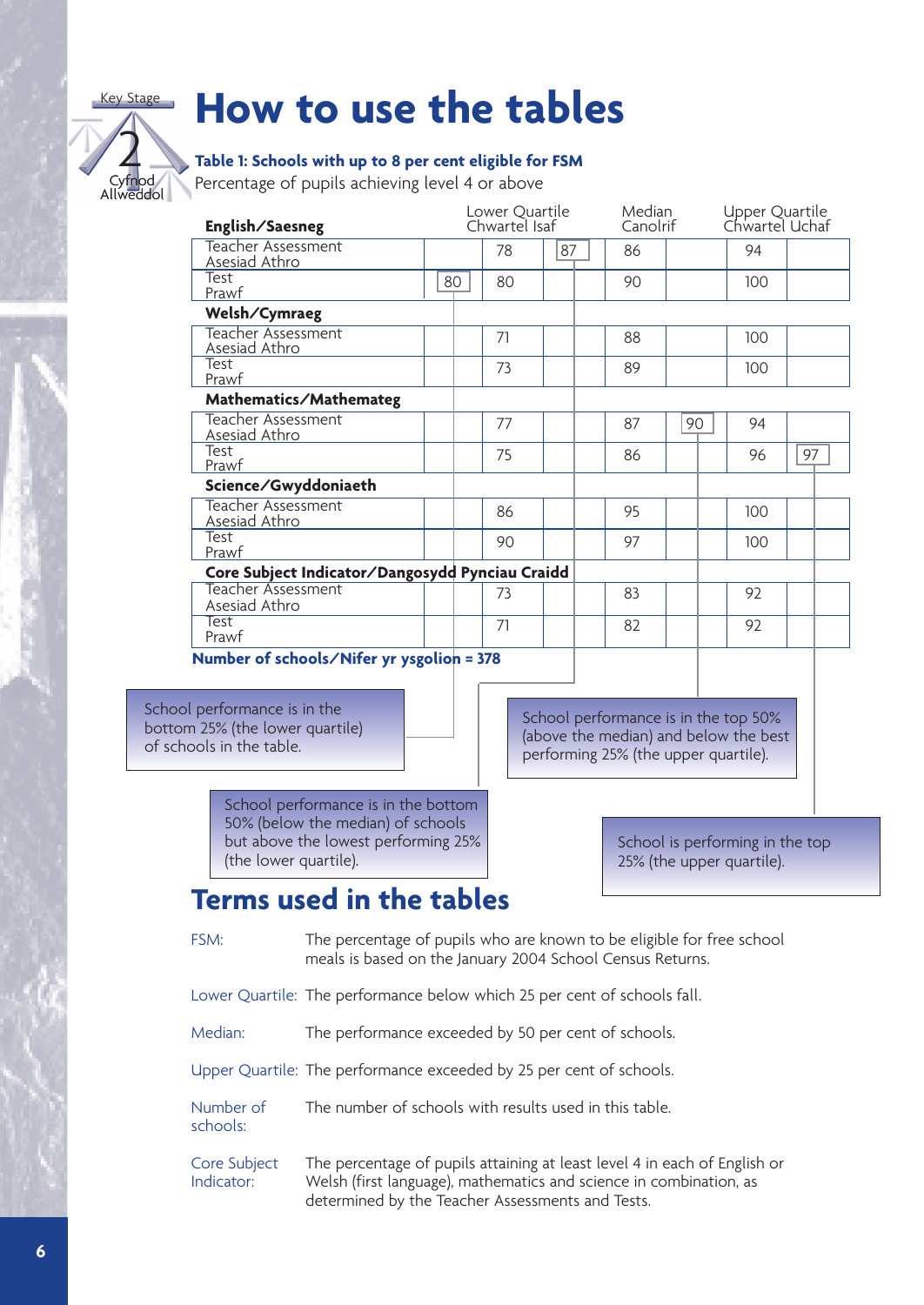

Cyfnod Allweddol

2

#### **Table 1: Schools with up to 8 per cent eligible for FSM**

## **Tabl 1: Ysgolion sydd â hyd at 8 y cant o ddisgyblion â hawl i BYD**

Percentage of pupils achieving level 4 or above/Canran y disgyblion yn cyrraedd lefel 4 neu'n uwch

| English/Saesneg*                                | Lower Quartile<br>Chwartel Isaf |  | Median<br>Canolrif |  | Upper Quartile | Chwartel Uchaf |
|-------------------------------------------------|---------------------------------|--|--------------------|--|----------------|----------------|
| Teacher Assessment<br>Asesiad Athro             | 80                              |  | 88                 |  | 96             |                |
| Test/Prawf                                      | 81                              |  | 90                 |  | 100            |                |
| Welsh/Cymraeg**                                 |                                 |  |                    |  |                |                |
| Teacher Assessment<br>Asesiad Athro             | 73                              |  | 86                 |  | 100            |                |
| Test/Prawf                                      | 75                              |  | 90                 |  | 100            |                |
| Mathematics/Mathemateg                          |                                 |  |                    |  |                |                |
| Teacher Assessment<br>Asesiad Athro             | 80                              |  | 88                 |  | 97             |                |
| Test/Prawf                                      | 80                              |  | 89                 |  | 100            |                |
| Science/Gwyddoniaeth                            |                                 |  |                    |  |                |                |
| Teacher Assessment<br>Asesiad Athro             | 88                              |  | 95                 |  | 100            |                |
| Test/Prawf                                      | 90                              |  | 98                 |  | 100            |                |
| Core Subject Indicator/Dangosydd Pynciau Craidd |                                 |  |                    |  |                |                |
| Teacher Assessment<br>Asesiad Athro             | 74                              |  | 83                 |  | 93             |                |
| Test/Prawf                                      | 74                              |  | 86                 |  | 95             |                |

**Number of schools/Nifer yr ysgolion = 390\*, 164\*\***

#### **Table 2: Schools with over 8 per cent and up to 16 per cent eligible for FSM**

#### **Tabl 2: Ysgolion sydd â dros 8 y cant, a hyd at 16 y cant o ddisgyblion â hawl i BYD**

Percentage of pupils achieving level 4 or above/Canran y disgyblion yn cyrraedd lefel 4 neu'n uwch

| English/Saesneg*                                | Lower Quartile<br>Chwartel Isaf |    | <b>Median</b><br>Canolrif |    | Upper Quartile<br>Chwartel Uchaf |     |  |
|-------------------------------------------------|---------------------------------|----|---------------------------|----|----------------------------------|-----|--|
| Teacher Assessment<br>Asesiad Athro             |                                 | 72 |                           | 82 |                                  | 89  |  |
| Test/Prawf                                      |                                 | 75 |                           | 85 |                                  | 92  |  |
| Welsh/Cymraeg**                                 |                                 |    |                           |    |                                  |     |  |
| Teacher Assessment<br>Asesiad Athro             |                                 | 67 |                           | 80 |                                  | 94  |  |
| Test/Prawf                                      |                                 | 70 |                           | 84 |                                  | 100 |  |
| Mathematics/Mathemateg                          |                                 |    |                           |    |                                  |     |  |
| Teacher Assessment<br>Asesiad Athro             |                                 | 73 |                           | 83 |                                  | 91  |  |
| Test/Prawf                                      |                                 | 75 |                           | 85 |                                  | 93  |  |
| Science/Gwyddoniaeth                            |                                 |    |                           |    |                                  |     |  |
| Teacher Assessment<br>Asesiad Athro             |                                 | 85 |                           | 92 |                                  | 100 |  |
| Test/Prawf                                      |                                 | 88 |                           | 95 |                                  | 100 |  |
| Core Subject Indicator/Dangosydd Pynciau Craidd |                                 |    |                           |    |                                  |     |  |
| Teacher Assessment<br>Asesiad Athro             |                                 | 67 |                           | 77 |                                  | 86  |  |
| Test/Prawf                                      |                                 | 69 |                           | 79 |                                  | 89  |  |

**Number of schools/Nifer yr ysgolion = 350\*, 150\*\***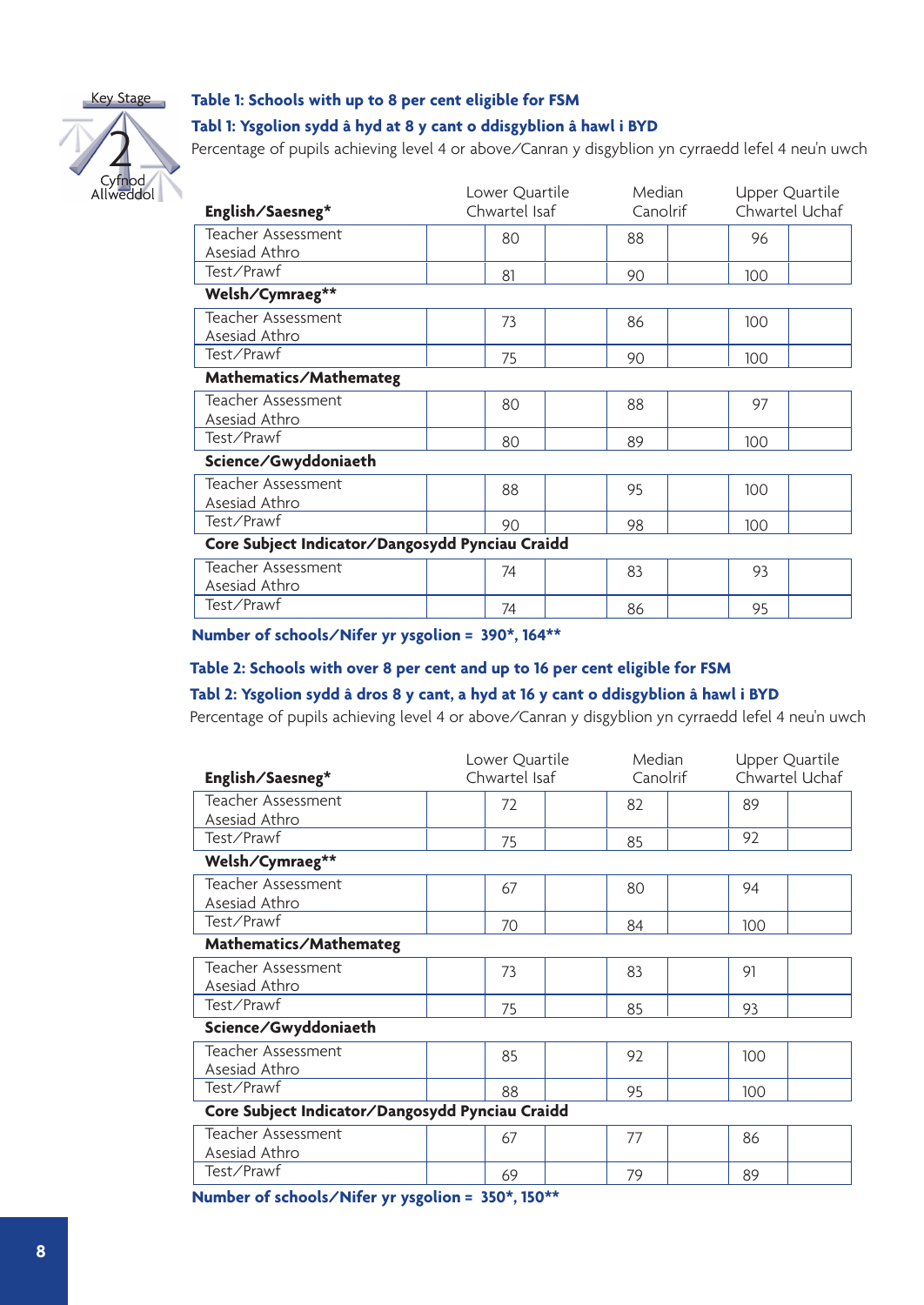

#### **Table 5: Schools with over 33 per cent or more eligible for FSM**

## Cyfn Allweddol 2

## **Tabl 5: Ysgolion sydd â dros 33 y can o ddisgyblion â hawl i BYD**

Percentage of pupils achieving level 4 or above/Canran y disgyblion yn cyrraedd lefel 4 neu'n uwch

| English/Saesneg*                                | Lower Quartile<br>Chwartel Isaf |    | Median<br>Canolrif |    | Upper Quartile | Chwartel Uchaf |  |
|-------------------------------------------------|---------------------------------|----|--------------------|----|----------------|----------------|--|
| Teacher Assessment<br>Asesiad Athro             |                                 | 55 |                    | 64 |                | 74             |  |
| Test/Prawf                                      |                                 | 56 |                    | 68 |                | 79             |  |
| Welsh/Cymraeg**                                 |                                 |    |                    |    |                |                |  |
| Teacher Assessment<br>Asesiad Athro             |                                 | 44 |                    | 67 |                | 75             |  |
| Test/Prawf                                      |                                 | 56 |                    | 67 |                | 78             |  |
| Mathematics/Mathemateg                          |                                 |    |                    |    |                |                |  |
| Teacher Assessment<br>Asesiad Athro             |                                 | 59 |                    | 68 |                | 77             |  |
| Test/Prawf                                      |                                 | 57 |                    | 69 |                | 79             |  |
| Science/Gwyddoniaeth                            |                                 |    |                    |    |                |                |  |
| Teacher Assessment<br>Asesiad Athro             |                                 | 68 |                    | 79 |                | 88             |  |
| Test/Prawf                                      |                                 | 74 |                    | 83 |                | 94             |  |
| Core Subject Indicator/Dangosydd Pynciau Craidd |                                 |    |                    |    |                |                |  |
| Teacher Assessment<br>Asesiad Athro             |                                 | 49 |                    | 60 |                | 69             |  |
| Test/Prawf                                      |                                 | 49 |                    | 58 |                | 71             |  |

**Number of schools/Nifer yr ysgolion = 238\*, 24\*\***

#### **Table 6: All Key Stage 2 schools**

#### **Tabl 6: Pob ysgol Cyfnod Allweddol 2**

Percentage of pupils achieving level 4 or above/Canran y disgyblion yn cyrraedd lefel 4 neu'n uwch

| English/Saesneg*                                | Lower Quartile<br>Chwartel Isaf |    | Median<br>Canolrif |    | Upper Quartile | Chwartel Uchaf |  |
|-------------------------------------------------|---------------------------------|----|--------------------|----|----------------|----------------|--|
| Teacher Assessment<br>Asesiad Athro             |                                 | 68 |                    | 79 |                | 88             |  |
| Test/Prawf                                      |                                 | 71 |                    | 82 |                | 92             |  |
| Welsh/Cymraeg**                                 |                                 |    |                    |    |                |                |  |
| Teacher Assessment<br>Asesiad Athro             |                                 | 67 |                    | 80 |                | 94             |  |
| Test/Prawf                                      |                                 | 69 |                    | 83 |                | 100            |  |
| Mathematics/Mathemateg                          |                                 |    |                    |    |                |                |  |
| Teacher Assessment<br>Asesiad Athro             |                                 | 70 |                    | 80 |                | 90             |  |
| Test/Prawf                                      |                                 | 71 |                    | 82 |                | 91             |  |
| Science/Gwyddoniaeth                            |                                 |    |                    |    |                |                |  |
| Teacher Assessment<br>Asesiad Athro             |                                 | 81 |                    | 90 |                | 100            |  |
| Test/Prawf                                      |                                 | 85 |                    | 93 |                | 100            |  |
| Core Subject Indicator/Dangosydd Pynciau Craidd |                                 |    |                    |    |                |                |  |
| <b>Teacher Assessment</b><br>Asesiad Athro      |                                 | 64 |                    | 75 |                | 85             |  |
| Test/Prawf                                      |                                 | 63 |                    | 75 |                | 87             |  |

**Number of schools/Nifer yr ysgolion = 1404\*, 473\*\***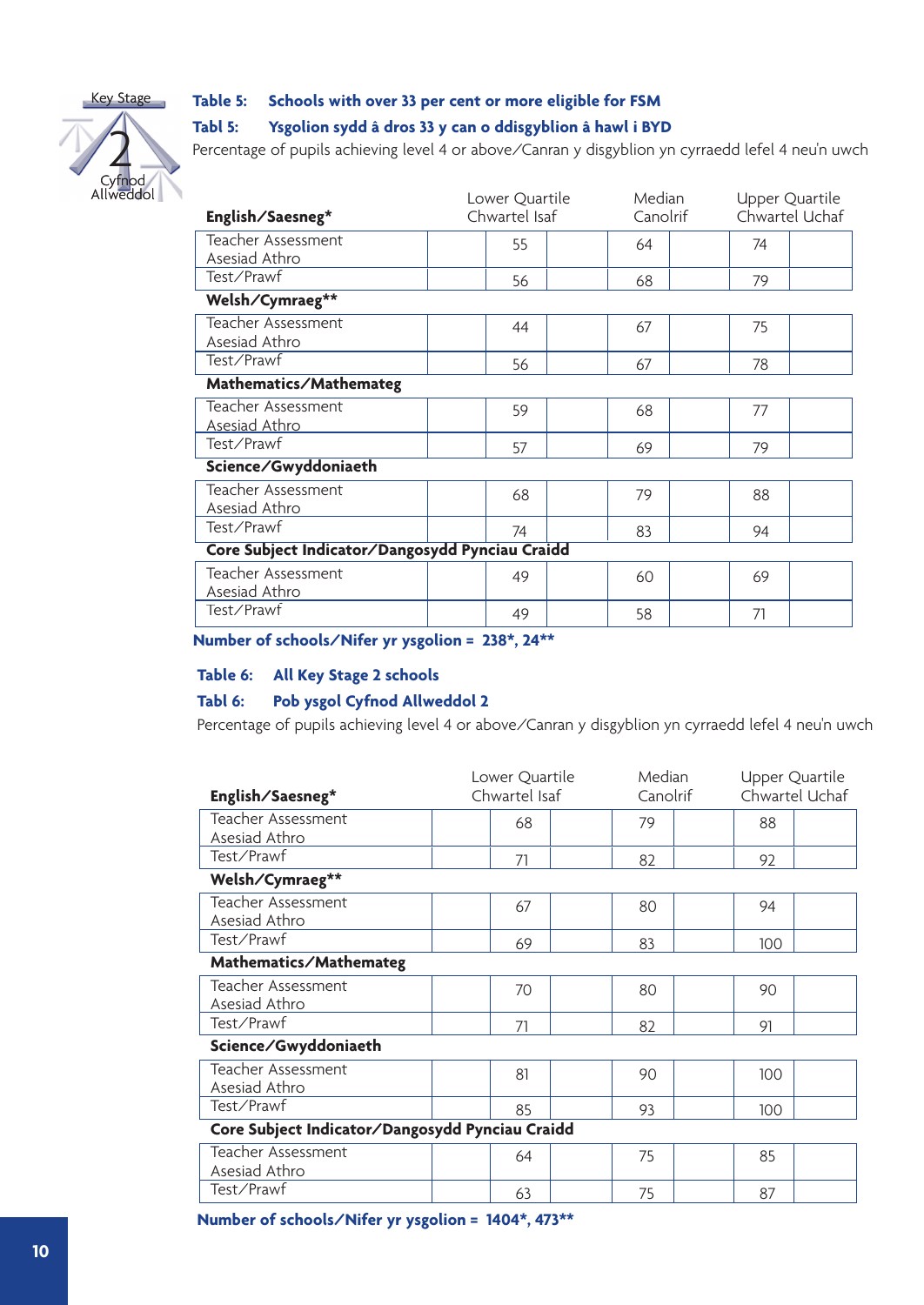

## **Table 8: Welsh or partly Welsh-medium schools with up to 8 per cent FSM**

## **Tabl 8: Ysgolion Cymraeg neu rannol Gymraeg â hyd at 8 y cant PYD**

Percentage of pupils achieving level 4 or above/Canran y disgyblion yn cyrraedd lefel 4 neu'n uwch

| English/Saesneg                                 | Lower Quartile<br>Chwartel Isaf |    | Median<br>Canolrif |  | Upper Quartile<br>Chwartel Uchaf |  |
|-------------------------------------------------|---------------------------------|----|--------------------|--|----------------------------------|--|
| Teacher Assessment<br>Asesiad Athro             |                                 | 73 | 86                 |  | 100                              |  |
| Test/Prawf                                      |                                 | 78 | 89                 |  | 100                              |  |
| Welsh/Cymraeg                                   |                                 |    |                    |  |                                  |  |
| Teacher Assessment<br>Asesiad Athro             |                                 | 73 | 86                 |  | 100                              |  |
| Test/Prawf                                      |                                 | 75 | 90                 |  | 100                              |  |
| Mathematics/Mathemateg                          |                                 |    |                    |  |                                  |  |
| Teacher Assessment<br>Asesiad Athro             |                                 | 78 | 88                 |  | 100                              |  |
| Test/Prawf                                      |                                 | 80 | 90                 |  | 100                              |  |
| Science/Gwyddoniaeth                            |                                 |    |                    |  |                                  |  |
| Teacher Assessment<br>Asesiad Athro             |                                 | 85 | 93                 |  | 100                              |  |
| Test/Prawf                                      |                                 | 87 | 100                |  | 100                              |  |
| Core Subject Indicator/Dangosydd Pynciau Craidd |                                 |    |                    |  |                                  |  |
| Teacher Assessment<br>Asesiad Athro             |                                 | 69 | 83                 |  | 98                               |  |
| Test/Prawf                                      |                                 | 73 | 86                 |  | 100                              |  |

**Number of schools/Nifer yr ysgolion = 168\*, 163\*\***

## **Table 9: Welsh or partly Welsh-medium schools with 9-16 per cent FSM**

#### **Tabl 9: Ysgolion Cymraeg neu rannol Gymraeg â 9-16 y cant PYD**

Percentage of pupils achieving level 4 or above/Canran y disgyblion yn cyrraedd lefel 4 neu'n uwch

| English/Saesneg                     | Lower Quartile<br>Chwartel Isaf |    | Median<br>Canolrif | Upper Quartile<br>Chwartel Uchaf |    |  |
|-------------------------------------|---------------------------------|----|--------------------|----------------------------------|----|--|
| Teacher Assessment<br>Asesiad Athro |                                 |    |                    | 80                               | 90 |  |
| Test/Prawf                          |                                 | 73 |                    | 83                               | 94 |  |
| Welsh/Cymraeg                       |                                 |    |                    |                                  |    |  |

| Teacher Assessment<br>Asesiad Athro             |  | 67 |  | 80 |  | 94  |  |  |  |
|-------------------------------------------------|--|----|--|----|--|-----|--|--|--|
| Test/Prawf                                      |  | 70 |  | 84 |  | 100 |  |  |  |
| Mathematics/Mathemateg                          |  |    |  |    |  |     |  |  |  |
| Teacher Assessment<br>Asesiad Athro             |  | 70 |  | 85 |  | 93  |  |  |  |
| Test/Prawf                                      |  | 72 |  | 87 |  | 97  |  |  |  |
| Science/Gwyddoniaeth                            |  |    |  |    |  |     |  |  |  |
| Teacher Assessment<br>Asesiad Athro             |  | 80 |  | 90 |  | 100 |  |  |  |
| Test/Prawf                                      |  | 86 |  | 94 |  | 100 |  |  |  |
| Core Subject Indicator/Dangosydd Pynciau Craidd |  |    |  |    |  |     |  |  |  |
| Teacher Assessment<br>Asesiad Athro             |  | 67 |  | 76 |  | 88  |  |  |  |
| Test/Prawf                                      |  | 67 |  | 80 |  | 90  |  |  |  |

**Number of schools/Nifer yr ysgolion = 158\*, 148\*\***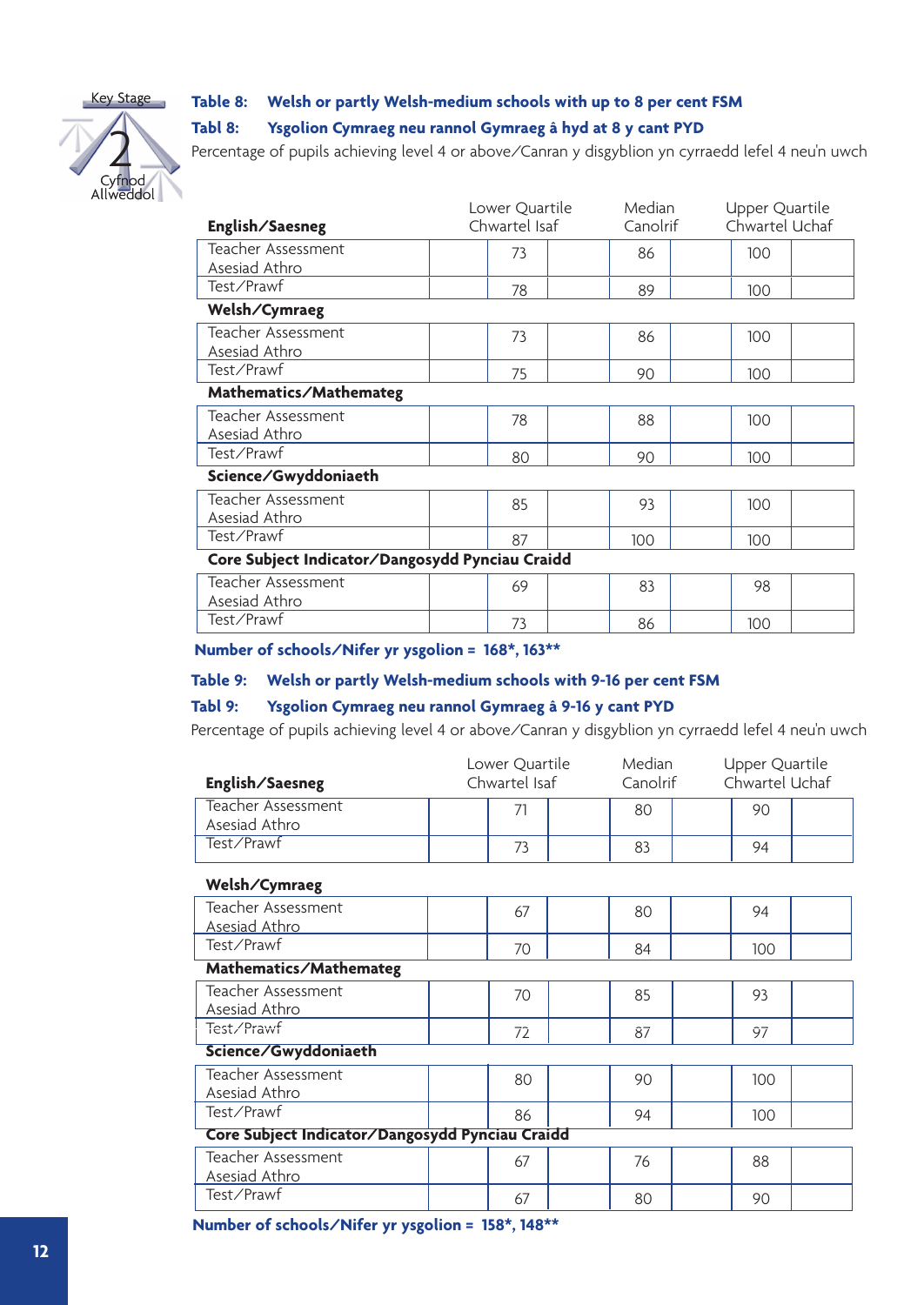

## **Table 12: All Welsh or partly Welsh-medium schools with 33 per cent or more FSM Tabl 12: Ysgolion Cymraeg neu rannol Gymraeg â 33 y cant neu ragor PYD**



Percentage of pupils achieving level 4 or above/Canran y disgyblion yn cyrraedd lefel 4 neu'n uwch

| English/Saesneg*                                | Lower Quartile<br>Chwartel Isaf |    | Median<br>Canolrif |    | Upper Quartile<br>Chwartel Uchaf |  |
|-------------------------------------------------|---------------------------------|----|--------------------|----|----------------------------------|--|
| Teacher Assessment<br>Asesiad Athro             |                                 | 56 |                    | 68 | 79                               |  |
| Test/Prawf                                      |                                 | 54 |                    | 67 | 87                               |  |
| Welsh/Cymraeg**                                 |                                 |    |                    |    |                                  |  |
| Teacher Assessment<br>Asesiad Athro             |                                 | 44 |                    | 67 | 75                               |  |
| Test/Prawf                                      |                                 | 56 |                    | 67 | 78                               |  |
| Mathematics/Mathemateg                          |                                 |    |                    |    |                                  |  |
| Teacher Assessment<br>Asesiad Athro             |                                 | 55 |                    | 70 | 87                               |  |
| Test/Prawf                                      |                                 | 57 |                    | 75 | 84                               |  |
| Science/Gwyddoniaeth                            |                                 |    |                    |    |                                  |  |
| Teacher Assessment<br>Asesiad Athro             |                                 | 60 |                    | 76 | 92                               |  |
| Test/Prawf                                      |                                 | 67 |                    | 77 | 98                               |  |
| Core Subject Indicator/Dangosydd Pynciau Craidd |                                 |    |                    |    |                                  |  |
| Teacher Assessment<br>Asesiad Athro             |                                 | 49 |                    | 63 | 77                               |  |
| Test/Prawf                                      |                                 | 47 |                    | 61 | 79                               |  |

**Number of schools/Nifer yr ysgolion = 26\*, 24\*\***

## **Table 13: All Welsh or partly Welsh-medium Key Stage 2 schools**

## **Tabl 13: Ysgolion Cymraeg neu rannol Gymraeg Cyfnod Allweddol 2**

Percentage of pupils achieving level 4 or above/Canran y disgyblion yn cyrraedd lefel 4 neu'n uwch

| English/Saesneg*                                | Lower Quartile<br>Chwartel Isaf | Median<br>Canolrif |     | Upper Quartile<br>Chwartel Uchaf |
|-------------------------------------------------|---------------------------------|--------------------|-----|----------------------------------|
| Teacher Assessment<br>Asesiad Athro             | 69                              | 80                 | 92  |                                  |
| Test/Prawf                                      | 74                              | 85                 | 100 |                                  |
| Welsh/Cymraeg**                                 |                                 |                    |     |                                  |
| <b>Teacher Assessment</b><br>Asesiad Athro      | 67                              | 80                 | 94  |                                  |
| Test/Prawf                                      | 69                              | 83                 | 100 |                                  |
| Mathematics/Mathemateg                          |                                 |                    |     |                                  |
| Teacher Assessment<br>Asesiad Athro             | 71                              | 83                 | 96  |                                  |
| Test/Prawf                                      | 73                              | 85                 | 100 |                                  |
| Science/Gwyddoniaeth                            |                                 |                    |     |                                  |
| Teacher Assessment<br>Asesiad Athro             | 79                              | 90                 | 100 |                                  |
| Test/Prawf                                      | 83                              | 94                 | 100 |                                  |
| Core Subject Indicator/Dangosydd Pynciau Craidd |                                 |                    |     |                                  |
| <b>Teacher Assessment</b><br>Asesiad Athro      | 67                              | 78                 | 89  |                                  |
| Test/Prawf                                      | 67                              | 80                 | 93  |                                  |

**Number of schools/Nifer yr ysgolion = 490\*, 468\*\***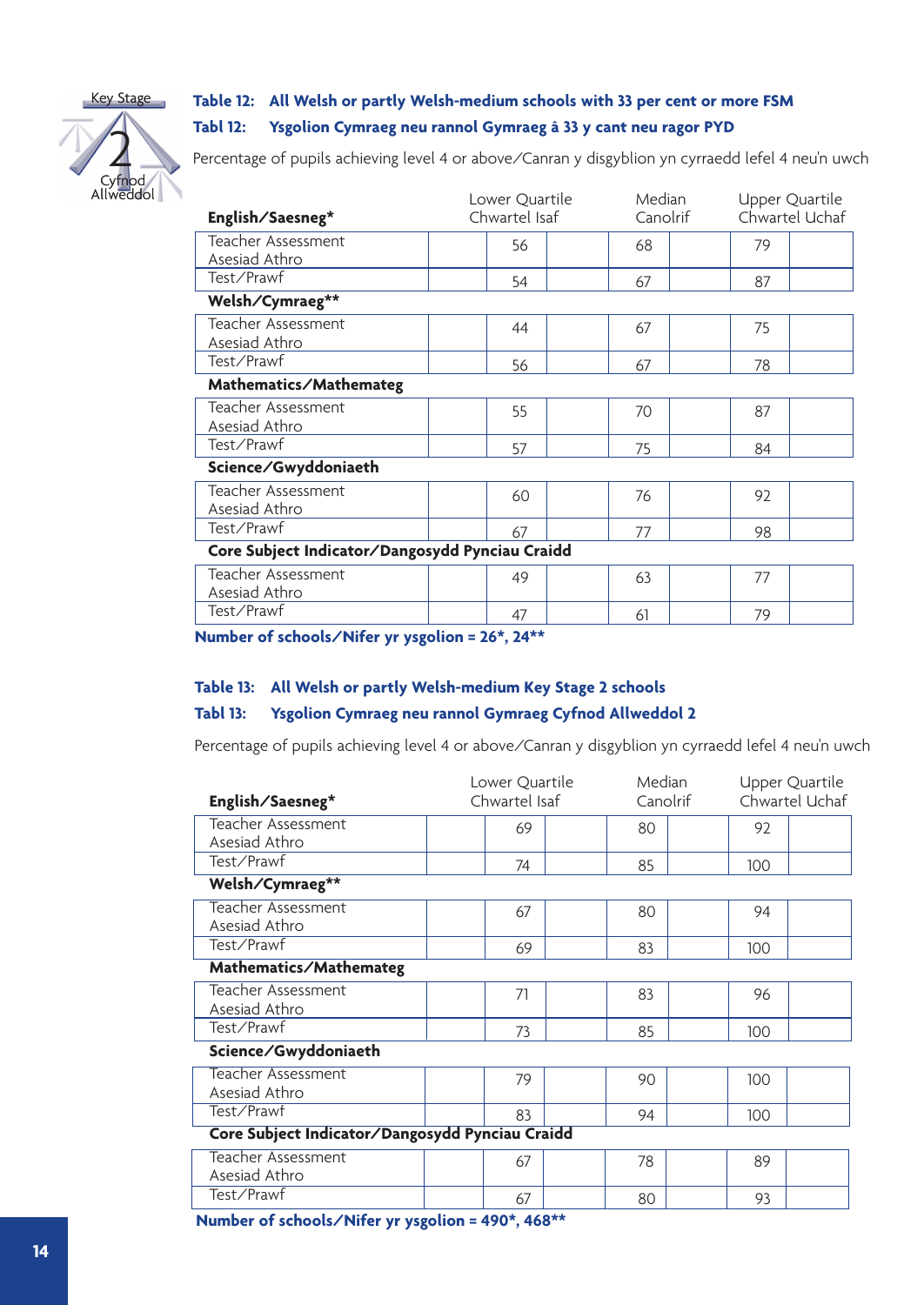

Cyfnod Allweddol

2

## **Table 15: English-medium schools with up to 4 per cent FSM**

## **Tabl 15: Ysgolion Saesneg â hyd at 4 y cant PYD**

Percentage of pupils achieving level 4 or above/Canran y disgyblion yn cyrraedd lefel 4 neu'n uwch

| English/Saesneg                                 | Lower Quartile<br>Chwartel Isaf |    | Median<br>Canolrif |     | Upper Quartile<br>Chwartel Uchaf |     |  |
|-------------------------------------------------|---------------------------------|----|--------------------|-----|----------------------------------|-----|--|
| Teacher Assessment<br>Asesiad Athro             |                                 | 83 |                    | 91  |                                  | 98  |  |
| Test/Prawf                                      |                                 | 86 |                    | 93  |                                  | 100 |  |
| Mathematics/Mathemateg                          |                                 |    |                    |     |                                  |     |  |
| Teacher Assessment<br>Asesiad Athro             |                                 | 81 |                    | 90  |                                  | 96  |  |
| Test/Prawf                                      |                                 | 82 |                    | 90  |                                  | 96  |  |
| Science/Gwyddoniaeth                            |                                 |    |                    |     |                                  |     |  |
| Teacher Assessment<br>Asesiad Athro             |                                 | 92 |                    | 98  |                                  | 100 |  |
| Test/Prawf                                      |                                 | 95 |                    | 100 |                                  | 100 |  |
| Core Subject Indicator/Dangosydd Pynciau Craidd |                                 |    |                    |     |                                  |     |  |
| Teacher Assessment<br>Asesiad Athro             |                                 | 75 |                    | 86  |                                  | 94  |  |
| Test/Prawf                                      |                                 | 77 |                    | 88  |                                  | 94  |  |

Test/Prawf 2012 12/12 12/12 12/12 12/13 12/14 12/14 12/14 12/14 12/14 12/14 12/14 12/14 12/14 12/14 12/14 12/1 **Number of schools/Nifer yr ysgolion = 102\***

## **Table 16: English-medium schools with 5-8 per cent FSM**

#### **Tabl 16: Ysgolion Saesneg â 5-8 y cant PYD**

Percentage of pupils achieving level 4 or above/Canran y disgyblion yn cyrraedd lefel 4 neu'n uwch

| English/Saesneg                                 | Lower Quartile<br>Chwartel Isaf | Median<br>Canolrif | Upper Quartile | Chwartel Uchaf |
|-------------------------------------------------|---------------------------------|--------------------|----------------|----------------|
| Teacher Assessment<br>Asesiad Athro             | 81                              | 86                 | 92             |                |
| Test/Prawf                                      | 82                              | 88                 | 94             |                |
| Mathematics/Mathemateg                          |                                 |                    |                |                |
| Teacher Assessment<br>Asesiad Athro             | 80                              | 87                 | 93             |                |
| Test/Prawf                                      | 79                              | 88                 | 96             |                |
| Science/Gwyddoniaeth                            |                                 |                    |                |                |
| Teacher Assessment<br>Asesiad Athro             | 87                              | 94                 | 100            |                |
| Test/Prawf                                      | 89                              | 96                 | 100            |                |
| Core Subject Indicator/Dangosydd Pynciau Craidd |                                 |                    |                |                |
| Teacher Assessment<br>Asesiad Athro             | 74                              | 83                 | 89             |                |
| Test/Prawf                                      | 73                              | 82                 | 90             |                |

**Number of schools/Nifer yr ysgolion = 120\***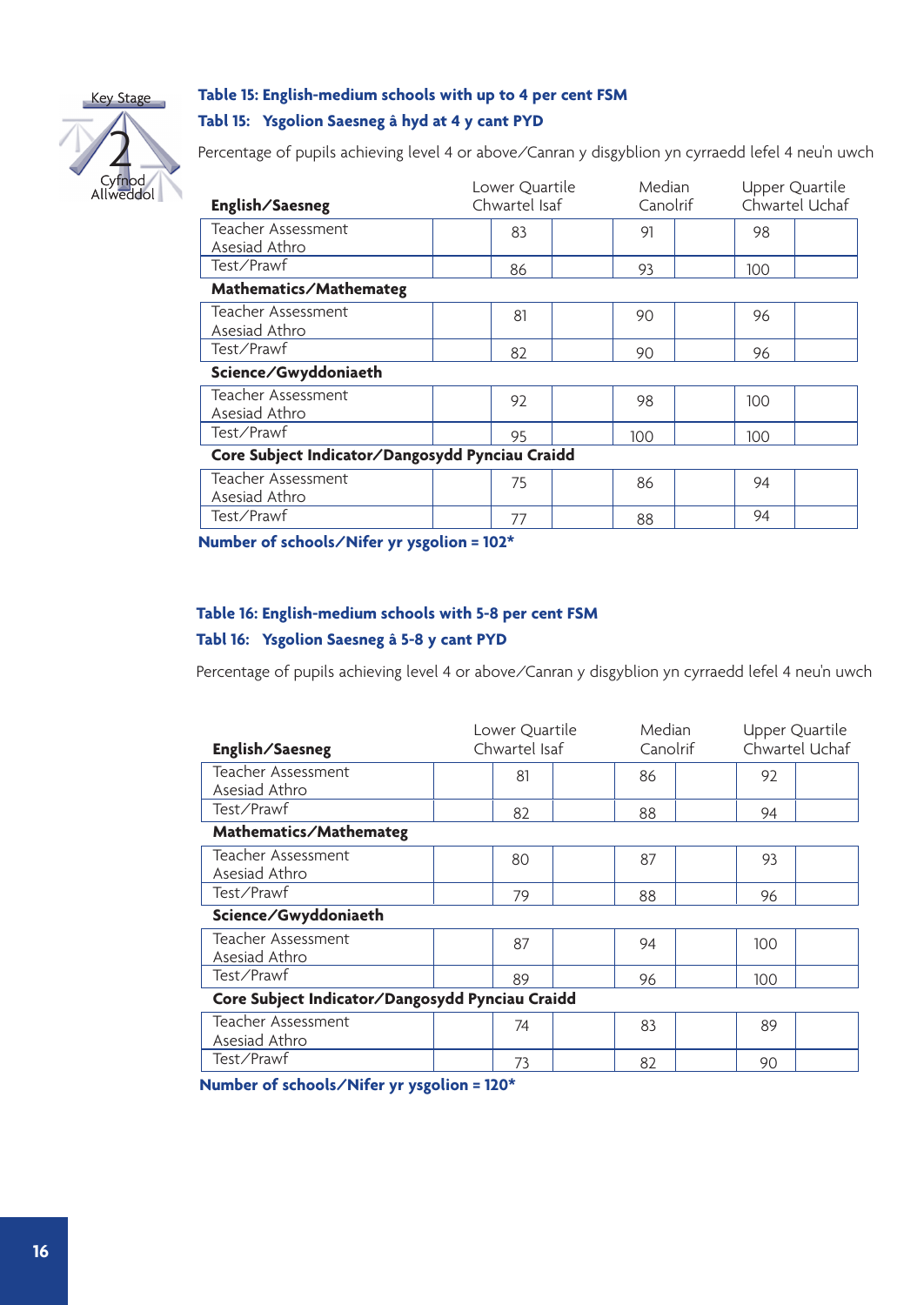

## Cyfnod Allweddol 2

**Table 19: English-medium schools with 17-20 per cent FSM** 

### **Tabl 19: Ysgolion Saesneg â 17-20 y cant PYD**

Percentage of pupils achieving level 4 or above/Canran y disgyblion yn cyrraedd lefel 4 neu'n uwch

| English/Saesneg                                 | Lower Quartile<br>Chwartel Isaf | Median<br>Canolrif | Upper Quartile | Chwartel Uchaf |
|-------------------------------------------------|---------------------------------|--------------------|----------------|----------------|
| Teacher Assessment<br>Asesiad Athro             | 71                              | 80                 | 88             |                |
| Test/Prawf                                      | 74                              | 82                 | 89             |                |
| Mathematics/Mathemateg                          |                                 |                    |                |                |
| Teacher Assessment<br>Asesiad Athro             | 73                              | 80                 | 91             |                |
| Test/Prawf                                      | 73                              | 81                 | 89             |                |
| Science/Gwyddoniaeth                            |                                 |                    |                |                |
| Teacher Assessment<br>Asesiad Athro             | 84                              | 90                 | 98             |                |
| Test/Prawf                                      | 88                              | 93                 | 100            |                |
| Core Subject Indicator/Dangosydd Pynciau Craidd |                                 |                    |                |                |
| Teacher Assessment<br>Asesiad Athro             | 65                              | 74                 | 83             |                |
| Test/Prawf                                      | 65                              | 74                 | 84             |                |

**Number of schools/Nifer yr ysgolion = 87\***

## **Table 20: English-medium schools with 21-24 per cent FSM**

#### **Tabl 20: Ysgolion Saesneg â 21-24 y cant PYD**

Percentage of pupils achieving level 4 or above/Canran y disgyblion yn cyrraedd lefel 4 neu'n uwch

| English/Saesneg                                 | Lower Quartile<br>Chwartel Isaf | Median<br>Canolrif | Upper Quartile<br>Chwartel Uchaf |  |
|-------------------------------------------------|---------------------------------|--------------------|----------------------------------|--|
| Teacher Assessment<br>Asesiad Athro             | 66                              | 75                 | 82                               |  |
| Test/Prawf                                      | 68                              | 77                 | 85                               |  |
| Mathematics/Mathemateg                          |                                 |                    |                                  |  |
| Teacher Assessment<br>Asesiad Athro             | 69                              | 76                 | 83                               |  |
| Test/Prawf                                      | 69                              | 77                 | 85                               |  |
| Science/Gwyddoniaeth                            |                                 |                    |                                  |  |
| Teacher Assessment<br>Asesiad Athro             | 81                              | 88                 | 95                               |  |
| Test/Prawf                                      | 85                              | 90                 | 96                               |  |
| Core Subject Indicator/Dangosydd Pynciau Craidd |                                 |                    |                                  |  |
| Teacher Assessment<br>Asesiad Athro             | 63                              | 70                 | 77                               |  |
| Test/Prawf                                      | 59                              | 68                 | 78                               |  |

**Number of schools/Nifer yr ysgolion = 77\***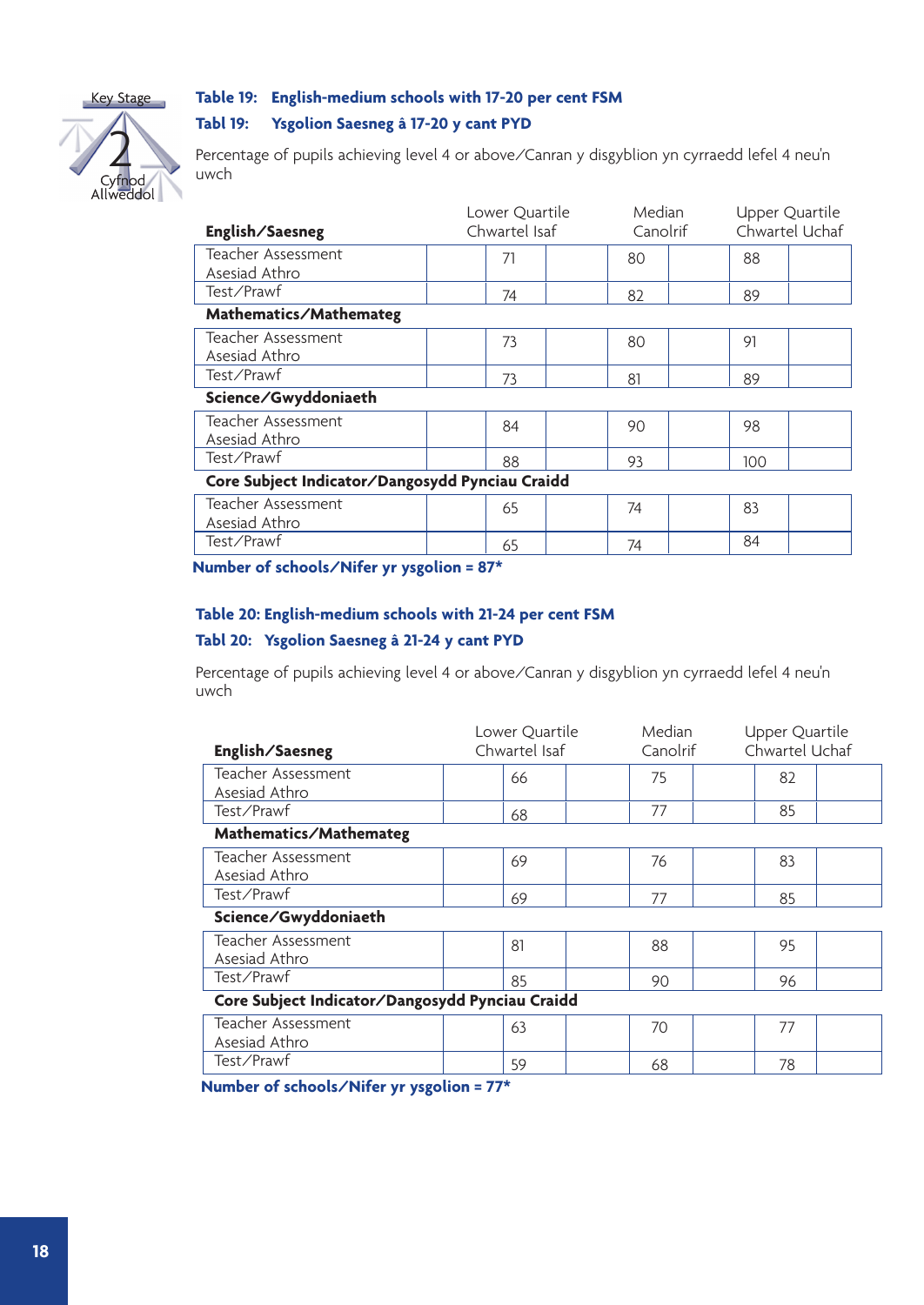

## **Table 23: English-medium schools with 33-40 per cent FSM**

## **Tabl 23: Ysgolion Saesneg â 33-40 y cant PYD**



Percentage of pupils achieving level 4 or above/Canran y disgyblion yn cyrraedd lefel 4 neu'n uwch

| English/Saesneg                                 | Lower Quartile<br>Chwartel Isaf | Median | Canolrif | Upper Quartile<br>Chwartel Uchaf |
|-------------------------------------------------|---------------------------------|--------|----------|----------------------------------|
| Teacher Assessment<br>Asesiad Athro             | 63                              | 70     | 77       |                                  |
| Test/Prawf                                      | 65                              | 73     | 81       |                                  |
| Mathematics/Mathemateg                          |                                 |        |          |                                  |
| Teacher Assessment<br>Asesiad Athro             | 66                              | 73     | 80       |                                  |
| Test/Prawf                                      | 63                              | 74     | 81       |                                  |
| Science/Gwyddoniaeth                            |                                 |        |          |                                  |
| Teacher Assessment<br>Asesiad Athro             | 75                              | 83     | 92       |                                  |
| Test/Prawf                                      | 81                              | 88     | 96       |                                  |
| Core Subject Indicator/Dangosydd Pynciau Craidd |                                 |        |          |                                  |
| Teacher Assessment<br>Asesiad Athro             | 55                              | 64     | 74       |                                  |
| Test/Prawf                                      | 54                              | 66     | 76       |                                  |

**Number of schools/Nifer yr ysgolion = 76\***

#### **Table 24: English-medium schools with 41-48 per cent FSM**

## **Tabl 24: Ysgolion Saesneg â 41-48 y cant PYD**

Percentage of pupils achieving level 4 or above/Canran y disgyblion yn cyrraedd lefel 4 neu'n uwch

| English/Saesneg                                 | Lower Quartile<br>Chwartel Isaf | Median<br>Canolrif | Upper Quartile<br>Chwartel Uchaf |  |
|-------------------------------------------------|---------------------------------|--------------------|----------------------------------|--|
| Teacher Assessment<br>Asesiad Athro             | 55                              | 67                 | 78                               |  |
| Test/Prawf                                      | 60                              | 69                 | 83                               |  |
| Mathematics/Mathemateg                          |                                 |                    |                                  |  |
| Teacher Assessment<br>Asesiad Athro             | 62                              | 69                 | 78                               |  |
| Test/Prawf                                      | 63                              | 70                 | 80                               |  |
| Science/Gwyddoniaeth                            |                                 |                    |                                  |  |
| Teacher Assessment<br>Asesiad Athro             | 71                              | 81                 | 87                               |  |
| Test/Prawf                                      | 77                              | 85                 | 94                               |  |
| Core Subject Indicator/Dangosydd Pynciau Craidd |                                 |                    |                                  |  |
| Teacher Assessment<br>Asesiad Athro             | 50                              | 63                 | 71                               |  |
| Test/Prawf                                      | 52                              | 59                 | 73                               |  |

**Number of schools/Nifer yr ysgolion = 66\***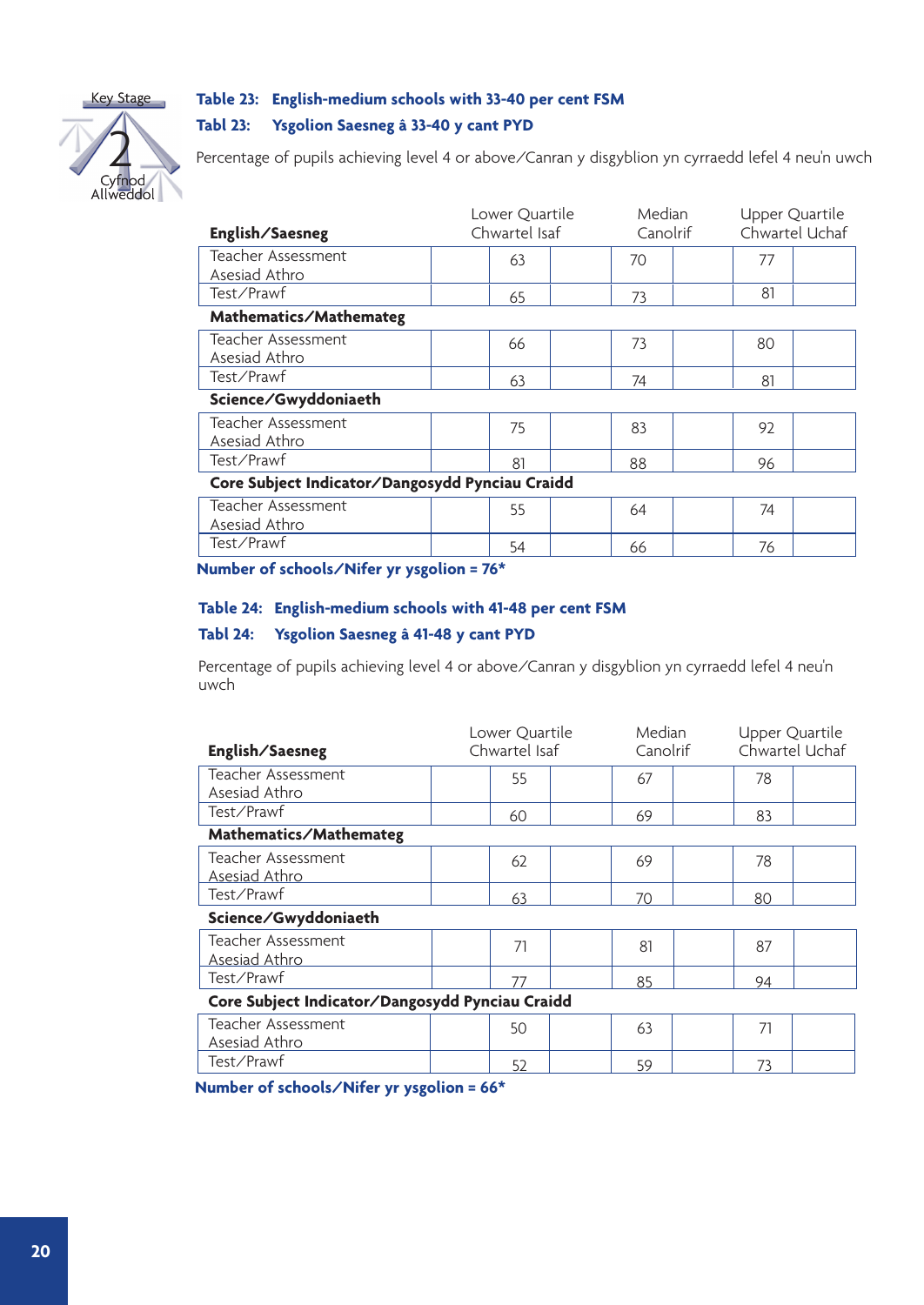Table 27: All English-medium Schools - Summary Table **Table 27: All English-medium Schools - Summary Table** Table 27: Ysgolion Saesneg - Tabl crynodeb **Table 27: Ysgolion Saesneg - Tabl crynodeb**

Percentage of pupils achieving level 4 or above/Canran y disgyblion yn cyrraedd lefel 4 neu'n uwch Percentage of pupils achieving level 4 or above/Canran y disgyblion yn cyrraedd lefel 4 neu'n uwch

|                                                     |                                           |                     |      |                     |                     |                | FSM Band/Band PYD |       |           |                  |                                                   |                         |
|-----------------------------------------------------|-------------------------------------------|---------------------|------|---------------------|---------------------|----------------|-------------------|-------|-----------|------------------|---------------------------------------------------|-------------------------|
|                                                     | Up to<br>4 per cent<br>Hyd at 8<br>y cant | 5-8                 | 9-12 | $13 - 16$           | $17 - 20$           | $21 - 24$      | 25-28             | 29-32 | $33 - 40$ | 41-48<br>or more | 49 y cant<br>49 per cent<br>neu ragor<br>Pobysgol | All Schools<br>Pobysgol |
| English/Saesneg                                     |                                           |                     |      |                     |                     |                |                   |       |           |                  |                                                   |                         |
| Teacher Assessment                                  | 90                                        | 86                  | 82   | 80                  | 79                  | 75             | 75                | 72    | 69        | 29               | 55                                                | 97                      |
| Assesiad Athro<br>Test/Prawf                        | 92                                        | 87                  | 86   | 82                  | $\overline{\infty}$ | 97             | 77                | 72    | 73        | 69               | 57                                                | 79                      |
| Mathematics/Mathemateg                              |                                           |                     |      |                     |                     |                |                   |       |           |                  |                                                   |                         |
| Teacher Assessment<br>Assesiad Athro                | 89                                        | 86                  | 82   | $\overline{\infty}$ | 80                  | 92             | 26                | 74    | 72        | S9               | 59                                                | $\frac{8}{2}$           |
| Test/Prawf                                          | 90                                        | 86                  | 84   | $\approx$           | 79                  | 97             | 77                | 74    | 72        | <b>D</b>         | 89                                                | $\frac{8}{2}$           |
| Science/Gwyddoniaeth                                |                                           |                     |      |                     |                     |                |                   |       |           |                  |                                                   |                         |
| Teacher Assessment<br>Assesiad Athro                | 96                                        | 93                  | 93   | 89                  | 89                  | $\overline{8}$ | 86                | $86$  | 82        | 79               | 72                                                | 87                      |
| Test/Prawf                                          | 56                                        | $\beta$             | 95   | 92                  | $\overline{\circ}$  | 89             | 90                | 88    | 87        | 84               | $\frac{8}{2}$                                     | 90                      |
| /Dangosydd Pynciau Craidd<br>Core Subject Indicator |                                           |                     |      |                     |                     |                |                   |       |           |                  |                                                   |                         |
| Teacher Assessment                                  | 86                                        | $\overline{\infty}$ | 77   | 75                  | 74                  | <b>PC</b>      | S                 | 67    | 64        | 6                | $\frac{1}{2}$                                     | $\overline{\wedge}$     |
| Assesiad Athro<br>Test/Prawf                        | $\infty$                                  | $\overline{\infty}$ | 79   | 76                  | 尽                   | 8 <sup>o</sup> | $\beta$           | 65    | 64        | 61               | $\frac{1}{2}$                                     | $\overline{\wedge}$     |

**22**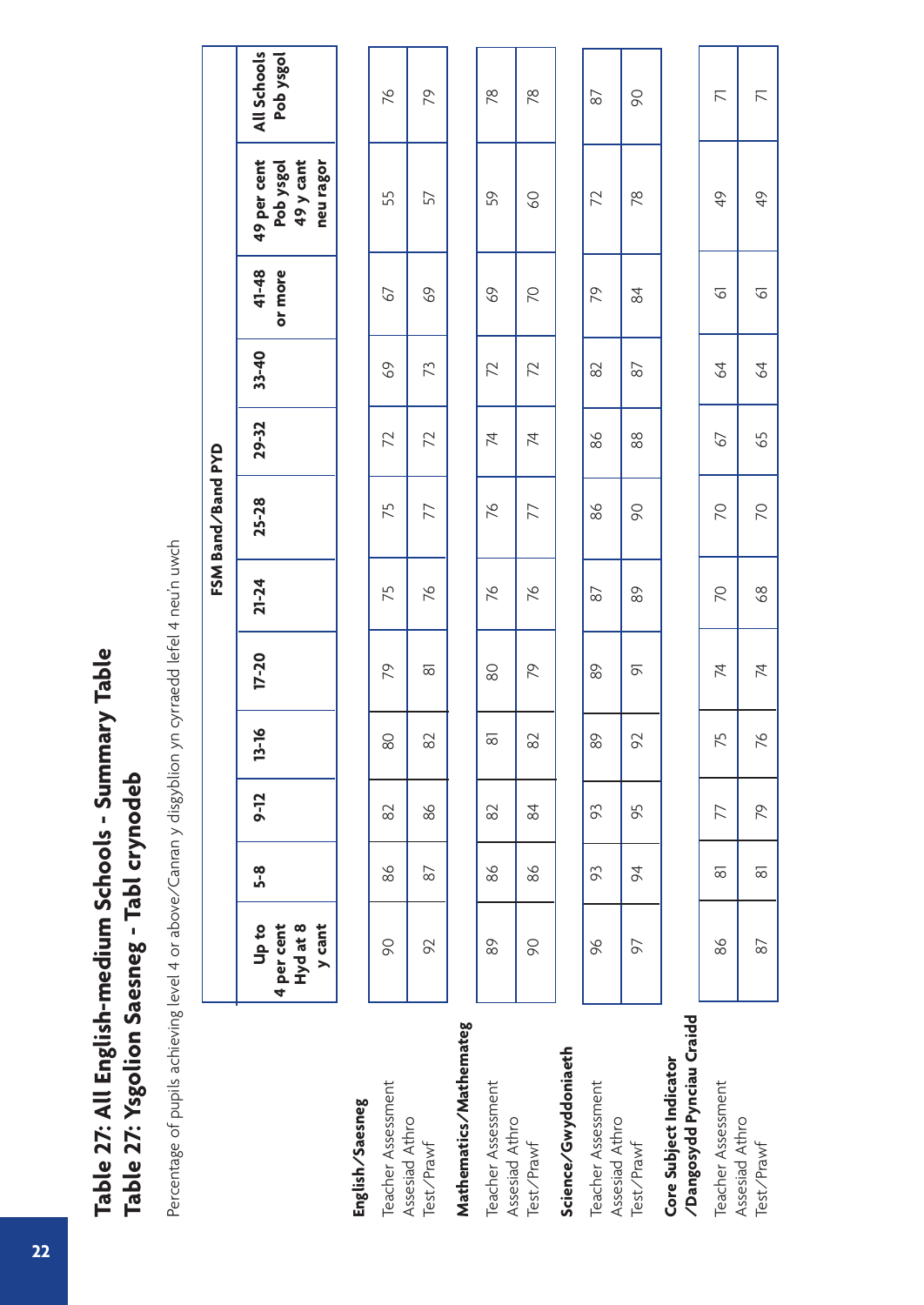## **Welsh/Cymraeg**

## **Teacher Assessments/Asesiadau Athrawon**



Per cent at level 4 or above/canran ar lefel 4 neu'n uwch





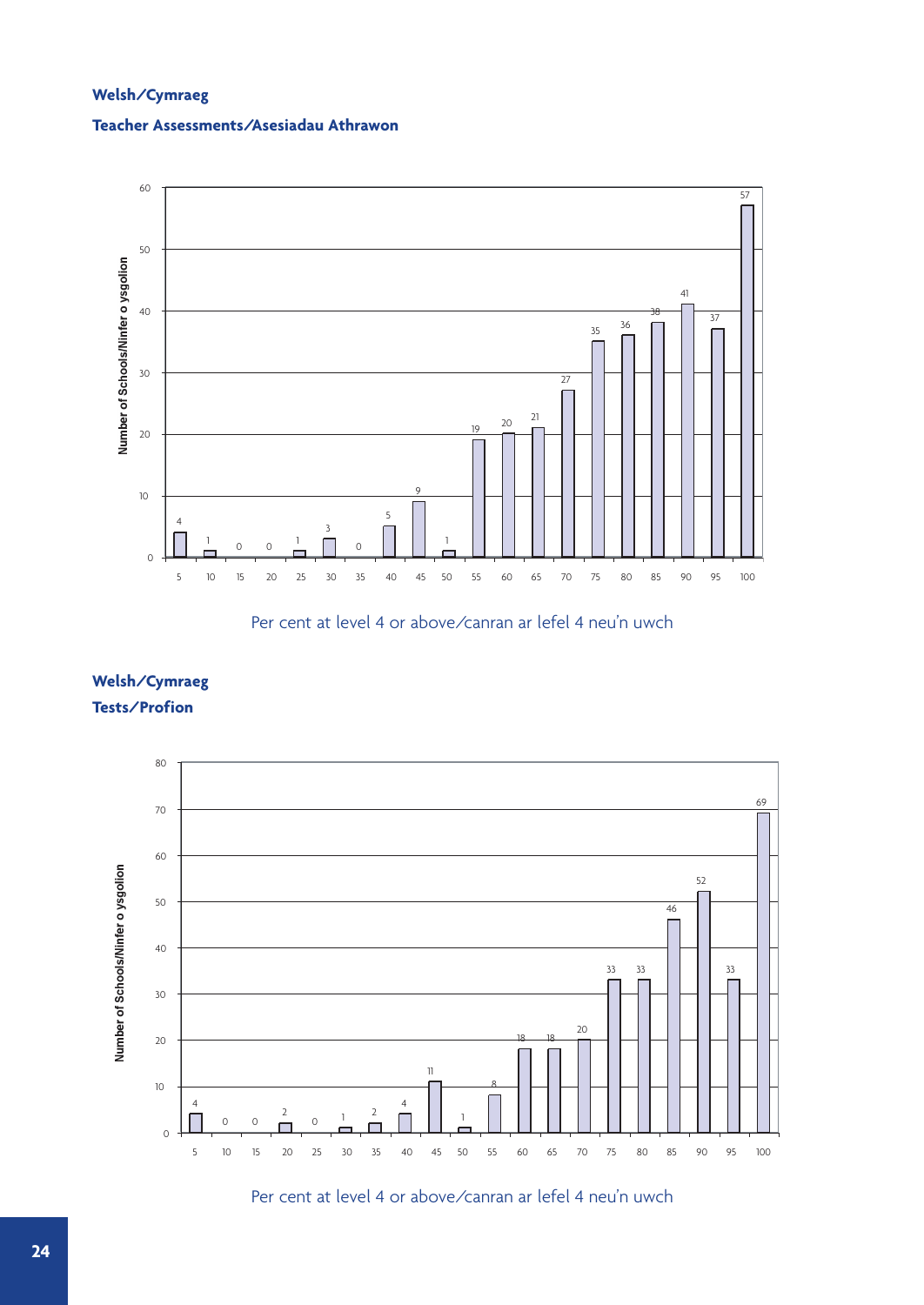## **Science/Gwyddoniaeth Teacher Assessments/Asesiadau Athrawon**



Per cent at level 4 or above/canran ar lefel 4 neu'n uwch

## **Science/Gwyddoniaeth Tests/Profion**



Per cent at level 4 or above/canran ar lefel 4 neu'n uwch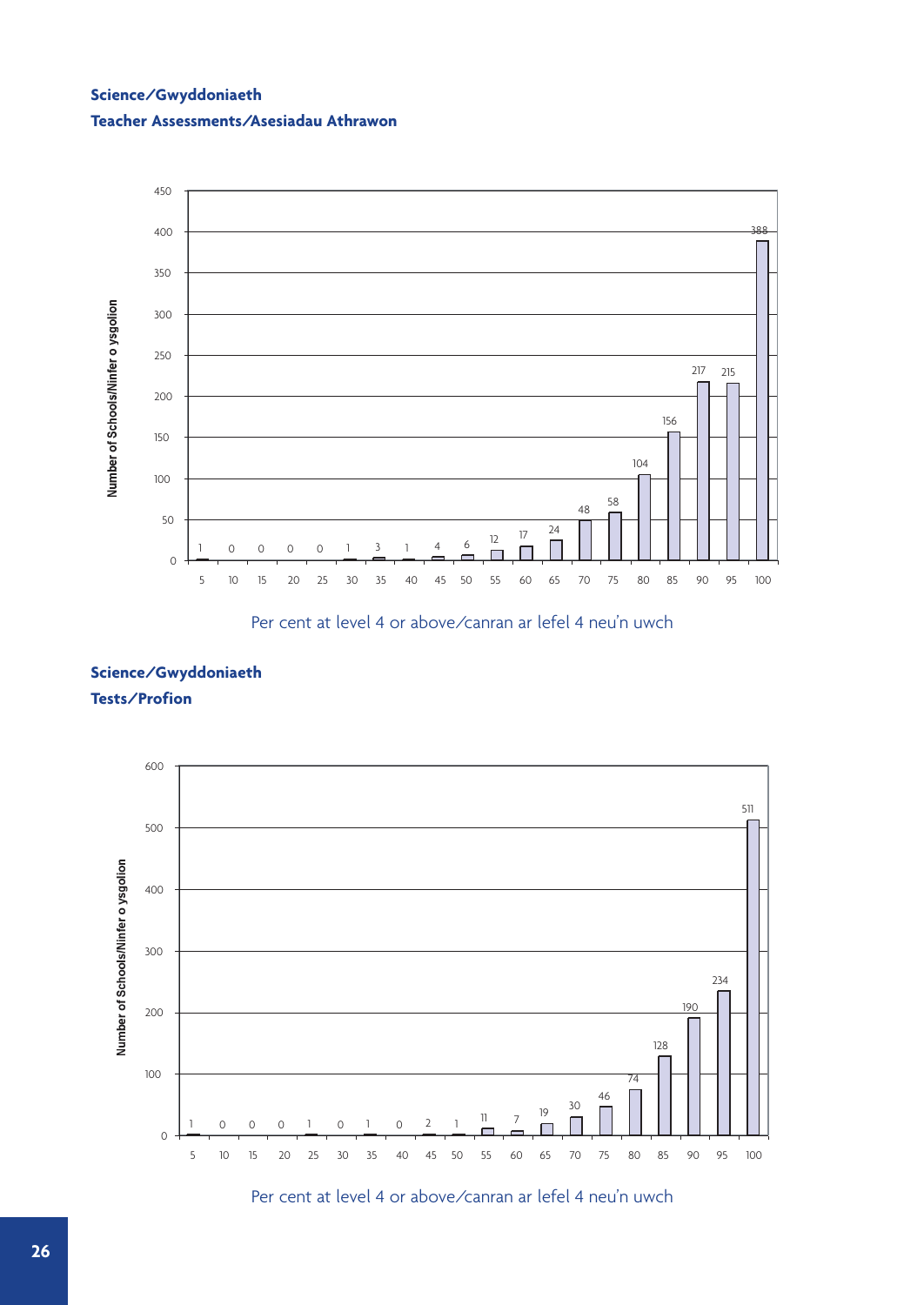## **Notes**

**Nodiau**